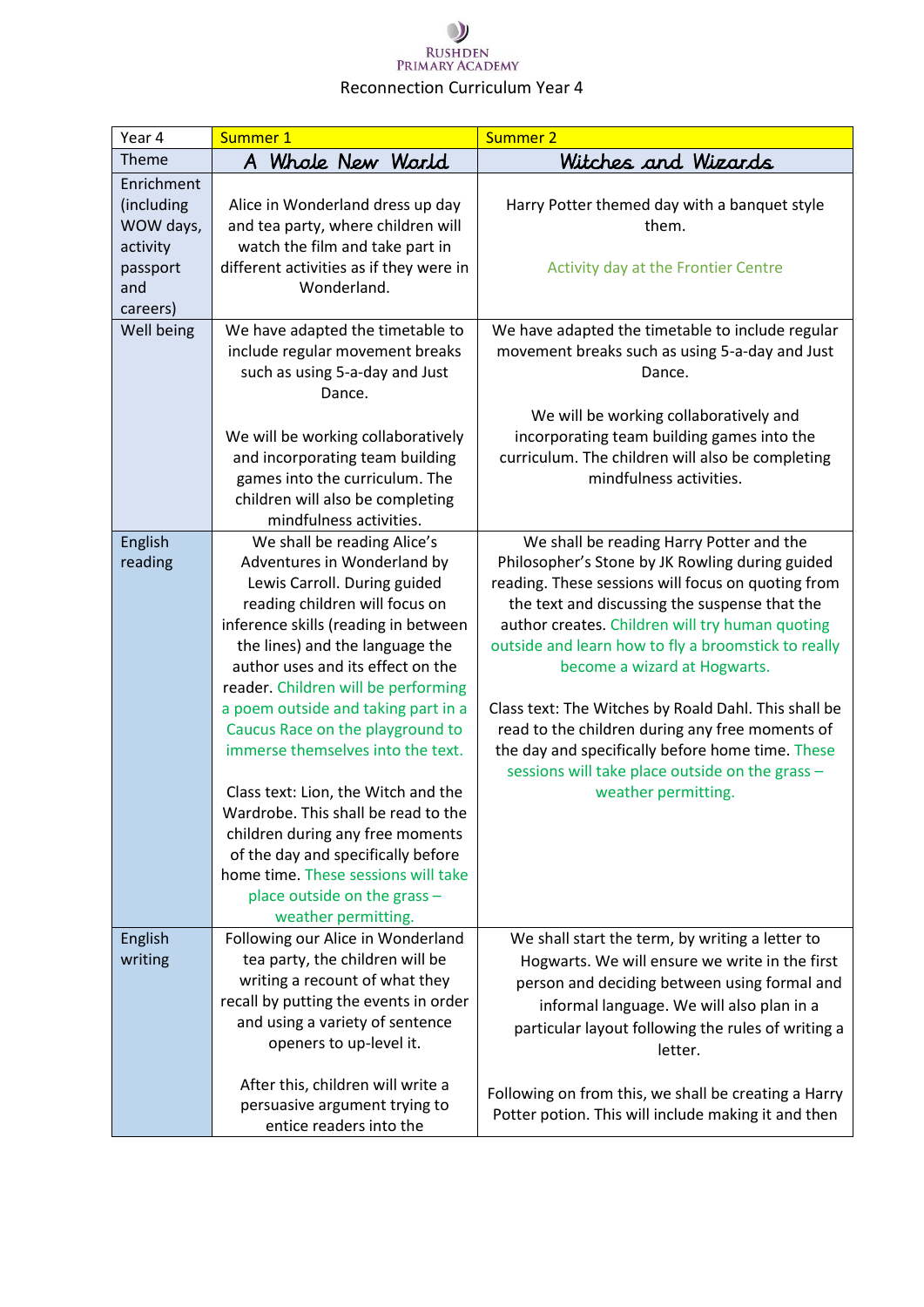|              | Wonderland. We shall be carefully<br>planning this piece of writing<br>ensuring we use facts, opinions,<br>rhetorical questions and ambitious<br>conjunctions. To help us plan, we<br>shall be introducing the children to<br>each character in an outdoors<br>activity prior to a healthy debate<br>about the safety of Wonderland.<br>Further on in the term, we shall be<br>writing an alternative ending to<br>Alice's Adventures in Wonderland<br>including speech and a variety of<br>new sentence types.<br>Finally, children will be immersed<br>into the story of a Midsummer<br>Night's Dream by Andrew<br>Matthews. Children will learn<br>about playscripts and how to write<br>on. We shall then finish off with a<br>performance outdoors. | writing a set of descriptive instructions for the<br>young witches of Hogwarts to follow. The<br>instructions will include a variety of imperative<br>verbs, technical language, colons and finalising with<br>a constructive closing statement.<br>Finally, we shall be immersed in the story called<br>The Apprentice Witch by James Nicol. We shall<br>write an alternative problem and resolution for this<br>text including modal verbs, new sentence types<br>and recapping complex sentences. |
|--------------|----------------------------------------------------------------------------------------------------------------------------------------------------------------------------------------------------------------------------------------------------------------------------------------------------------------------------------------------------------------------------------------------------------------------------------------------------------------------------------------------------------------------------------------------------------------------------------------------------------------------------------------------------------------------------------------------------------------------------------------------------------|------------------------------------------------------------------------------------------------------------------------------------------------------------------------------------------------------------------------------------------------------------------------------------------------------------------------------------------------------------------------------------------------------------------------------------------------------------------------------------------------------|
| <b>Maths</b> | Decimals - 3 weeks<br>Money - 1 week<br>Areas identified from gap analysis<br>using NCETM tool<br>The children will play a range of<br><b>Active Maths activities. This will</b><br>include musical statues outside,<br>where children will answer decimal<br>questions. Children will also play<br>catching and throwing games<br>whilst being asked decimal and<br>fraction questions.                                                                                                                                                                                                                                                                                                                                                                 | Shape<br>Rounding<br>Areas identified from gap analysis using NCETM<br>tool<br>The children will play a range of Active Maths<br>activities. This will include children going on an<br>outdoor hunt to find various 2D and 3D shapes.                                                                                                                                                                                                                                                                |
| Science      | Solids, Liquids and Gases<br>This 'States of Matter' unit will<br>teach your class about the<br>differences between solids, liquids<br>and gases, classifying objects and<br>identifying their properties. The<br>children will work scientifically and<br>collaboratively to investigate the<br>weight of a gas. Furthermore, they                                                                                                                                                                                                                                                                                                                                                                                                                      | Living things, including humans<br>(digestion and teeth)<br>This unit focuses on the digestive system in<br>humans and animals and the functions of teeth.<br>Children will learn more about herbivores,<br>carnivores and omnivores in the context of teeth,<br>digestion and the food chain. In addition, they will<br>extend their understanding of food chains to more<br>complex chains and food webs.                                                                                          |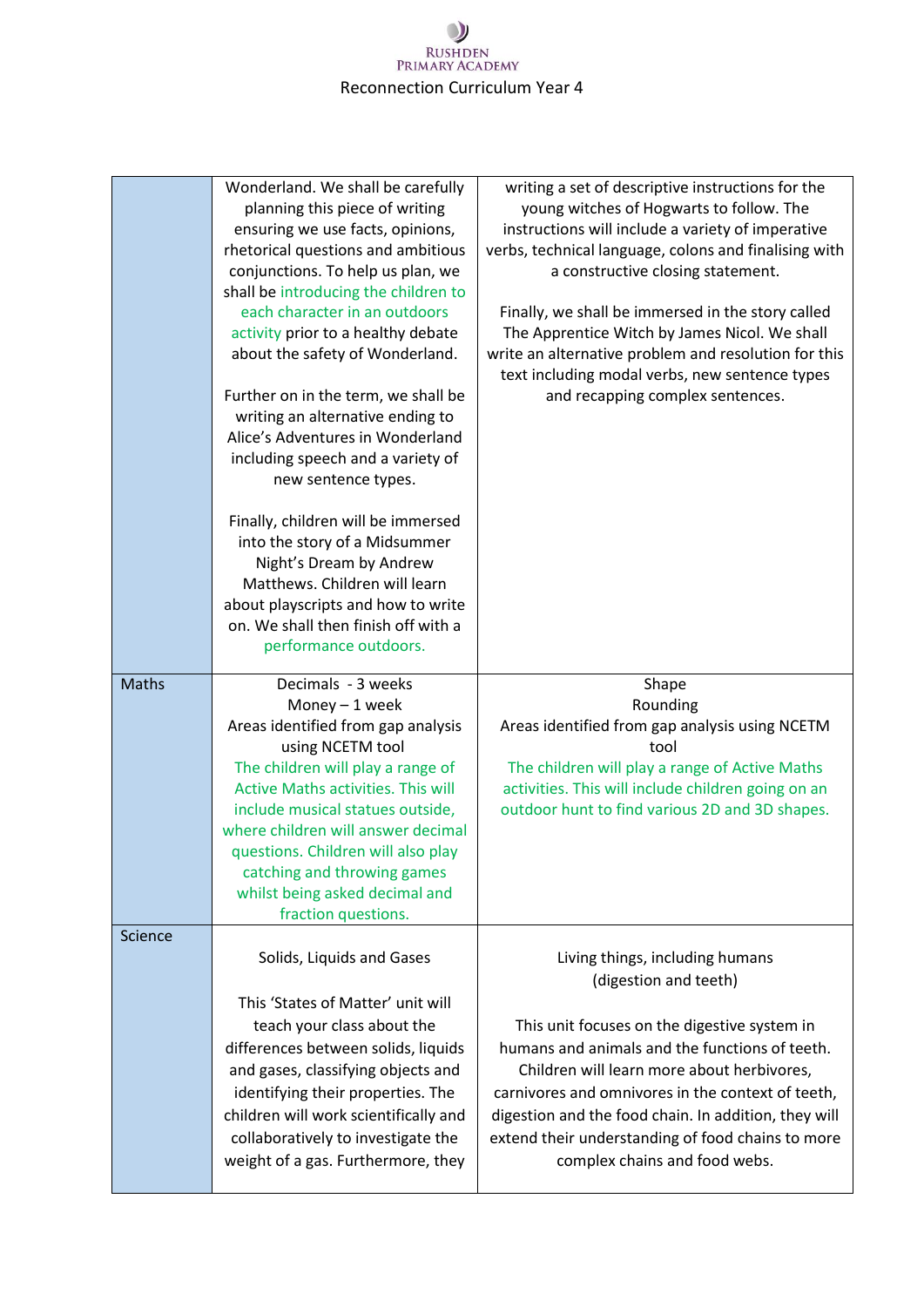|                | will have chance to find the ideal                         |                                            |
|----------------|------------------------------------------------------------|--------------------------------------------|
|                | temperature to melt chocolate.                             |                                            |
|                | They will explore in-depth how                             | Large scale digestive track created on the |
|                | water changes state, exploring                             | playground                                 |
|                | melting, freezing,                                         |                                            |
|                | condensing as well as a particular                         |                                            |
|                | focus on evaporation. Finally, they                        |                                            |
|                | will learn about the stages of the                         |                                            |
|                | water cycle, creating mini water                           |                                            |
|                | worlds and an interactive water                            |                                            |
|                | wheel to represent the different                           |                                            |
|                | stages.                                                    |                                            |
|                | Children will learn what viscosity                         |                                            |
|                | means and how this relates to                              |                                            |
|                | different liquids. They will use                           |                                            |
|                | experiments with balloons to                               |                                            |
|                | further explore the properties of                          |                                            |
|                | solids, liquids and gases and                              |                                            |
|                | recreate the heart using a balloon.                        |                                            |
|                | Children will learn that vinegar                           |                                            |
|                | breaks down the calcium                                    |                                            |
|                | in the bones making them                                   |                                            |
|                | bendy.                                                     |                                            |
|                |                                                            |                                            |
|                | Children pretend to be particles                           |                                            |
|                | and move around                                            |                                            |
| <b>History</b> | Not this term                                              | Not this term                              |
|                | History of Potions - stand alone<br>lesson                 |                                            |
| Geography:     |                                                            |                                            |
|                |                                                            |                                            |
| Art            | Melting wax crayons                                        | Digestive system t-shirts                  |
|                | Designing a perfume bottle                                 |                                            |
|                | <b>Famous paintings</b>                                    | Large scale chalk digestive system on the  |
|                | Outdoor art gallery to discuss                             | playground                                 |
|                | famous paintings                                           |                                            |
| DT             | Ice Iollies-Enjoy your ice Iollies out                     | Alternative snack                          |
|                | in the sunshine                                            |                                            |
|                | Making molecules out of marbles<br>and clay (science link) | Dental impression                          |
|                | Using vinegar and bones - science                          | Making the digestive system                |
|                | link                                                       |                                            |
|                | Making bath bombs                                          |                                            |
|                | Making perfume bottles out of clay                         |                                            |
|                | Making jam tarts                                           |                                            |
| <b>PE</b>      | <b>Athletics:</b>                                          | <b>Rounders:</b>                           |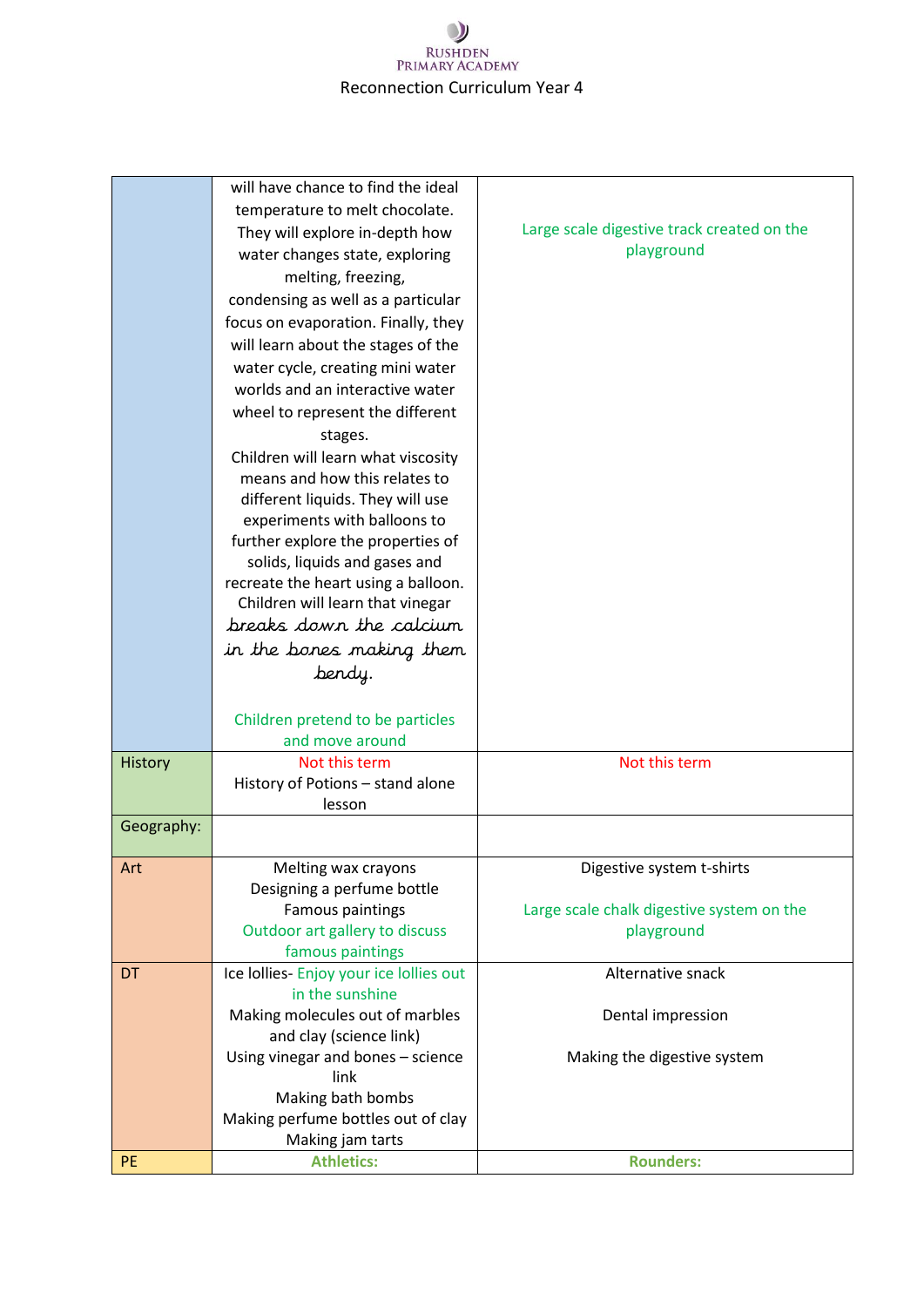|              | Children will learn new skills to be<br>fully prepared for RPA sports day<br>(restrictions allowing).<br>To develop children's<br>ability to jump as far as<br>they can!<br>To develop pupil's<br>knowledge of how they can<br>use their body to maximise<br>performance.<br>To develop pupil's ability to<br>hurdle effectively.<br>To develop pupil's ability<br>$\bullet$<br>to Triple Jump effectively<br>To develop pupil's ability to<br>throw the Javelin<br>effectively.<br>To develop pupil's ability to<br>run the 400m effectively.<br><b>Cricket:</b><br>Children will learn how to play<br>cricket by focusing on the fielding<br>skills as well as learning how to bat<br>correctly.<br>Develop children's co-<br>ordination & ability to field<br>effectively.<br>Develop children's ability<br>to hold & use that bat<br>effectively. | Children will learn the correct rules for this game<br>and will hopefully be building up to a year group<br>game outside.<br>Develop children's co-ordination & ability<br>to field & strike effectively.<br>Develop children's understanding of the<br>rules of Rounders.<br><b>Tennis:</b><br>Children will learn how to play tennis and will build<br>up to playing against one another in a Tennis Year 4<br>Tournament.<br>To develop children's knowledge of the<br>rules of Tennis.<br>To develop children's ability to grip the<br>racket correctly.<br>To develop children's ability to control the<br>$\bullet$<br>movement of a ball with a racket. |
|--------------|-------------------------------------------------------------------------------------------------------------------------------------------------------------------------------------------------------------------------------------------------------------------------------------------------------------------------------------------------------------------------------------------------------------------------------------------------------------------------------------------------------------------------------------------------------------------------------------------------------------------------------------------------------------------------------------------------------------------------------------------------------------------------------------------------------------------------------------------------------|----------------------------------------------------------------------------------------------------------------------------------------------------------------------------------------------------------------------------------------------------------------------------------------------------------------------------------------------------------------------------------------------------------------------------------------------------------------------------------------------------------------------------------------------------------------------------------------------------------------------------------------------------------------|
| <b>SMSCH</b> | Relationships<br>Children will learn how to make<br>friends, solve friendship problems,<br>help others and show respect.                                                                                                                                                                                                                                                                                                                                                                                                                                                                                                                                                                                                                                                                                                                              | <b>Changing Me</b><br>Children will learn about changes their bodies may<br>undergo and discuss and fears or concerns about<br>these. They will learn that personal characteristics<br>come from birth parents from the joining of the<br>egg and sperm. They will reflect on changes they<br>want to make next year.                                                                                                                                                                                                                                                                                                                                          |
| <b>RE</b>    | What is the best way for Jews to<br>show their commitment to God?<br>We are learning to understand how<br>Jews show their commitment to<br>God,<br>comparing their practices in order<br>to explore which shows the most<br>commitment.                                                                                                                                                                                                                                                                                                                                                                                                                                                                                                                                                                                                               | Do people need to go to church to show they are<br>Christians?<br>We are learning to understand how important<br>going to church is to show<br>someone is a Christian. We shall hopefully be<br>visiting St Mary's Church in Rushden.                                                                                                                                                                                                                                                                                                                                                                                                                          |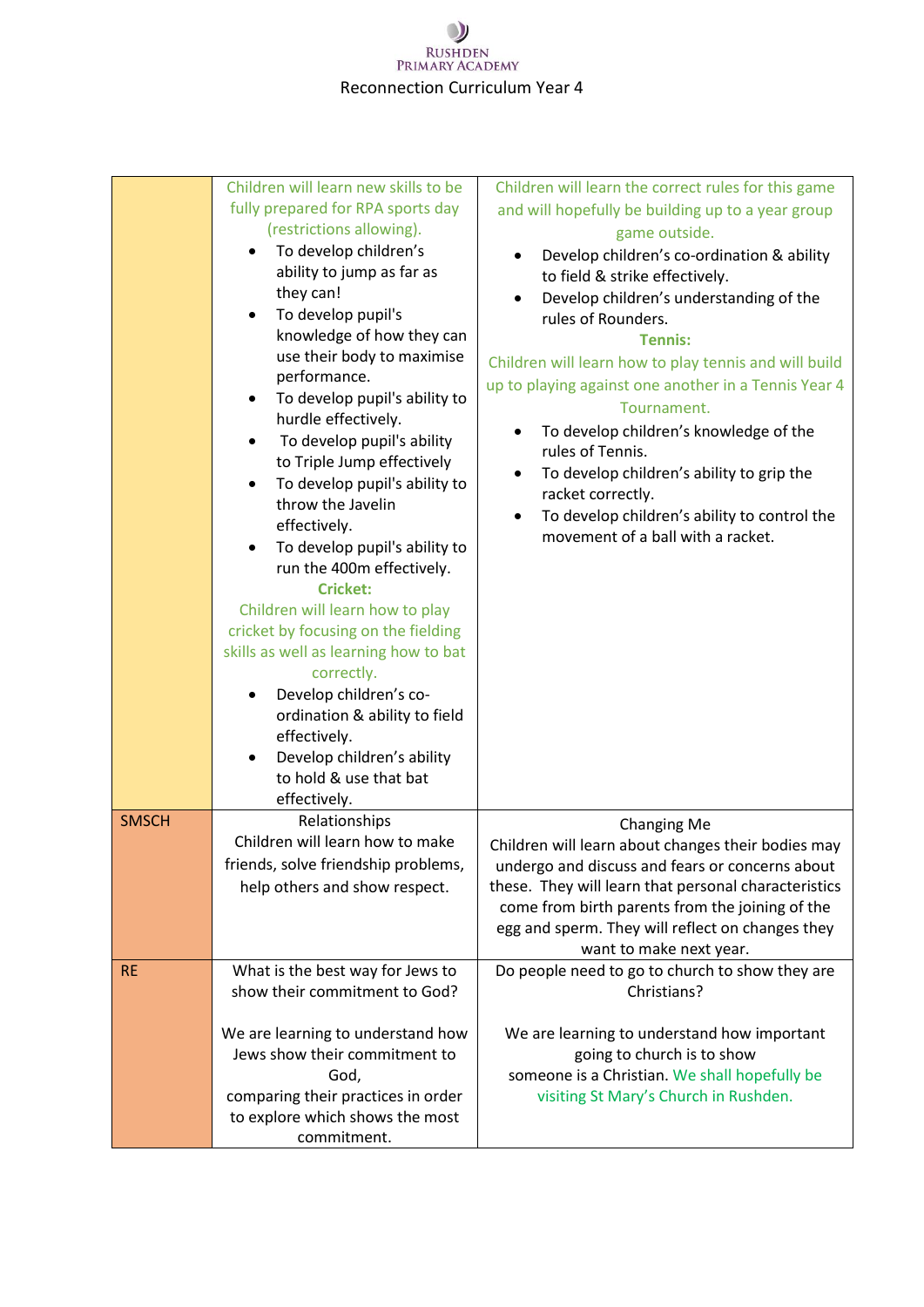| <b>Music</b>           | Charanga - Blackbird                                             | Charanga - Reflect, Rewind and Replay                                                                             |
|------------------------|------------------------------------------------------------------|-------------------------------------------------------------------------------------------------------------------|
|                        | Children will practise playing<br>instruments outside. They will | Children will practise playing instruments outside.<br>They will perform their ensembles to each other on         |
|                        | perform their ensembles to each                                  | the playground.                                                                                                   |
|                        | other on the playground.                                         |                                                                                                                   |
|                        |                                                                  |                                                                                                                   |
|                        |                                                                  |                                                                                                                   |
| French                 | Miss Macfarlane teaches the Year                                 | During summer 2, children will continue to put                                                                    |
|                        | 4's to differentiate between<br>feminine and masculine nouns.    | sentences together with nouns and adjectives.                                                                     |
|                        | Children will continue to put                                    |                                                                                                                   |
|                        | sentences together with nouns and                                |                                                                                                                   |
|                        | adjectives.                                                      |                                                                                                                   |
| $\mathsf{I}\mathsf{T}$ | Multimedia                                                       | Digital Literacy                                                                                                  |
|                        | In this unit, learners will initially                            | In this unit, pupils will consider how and why                                                                    |
|                        | examine devices capable of                                       | data is collected over time. Pupils will consider                                                                 |
|                        | recording digital audio, which                                   | the senses that humans use to experience the                                                                      |
|                        | will include identifying the input                               | environment and how computers can use                                                                             |
|                        | device (microphone) and output                                   | special input devices called sensors to monitor                                                                   |
|                        | devices (speaker or headphones)                                  | the environment. Pupils will collect data as well                                                                 |
|                        | if available. Learners will discuss                              | as access data captured over long periods of                                                                      |
|                        | the ownership of digital audio                                   | time. They will look at data points, data sets,                                                                   |
|                        | and the copyright implications                                   | and logging intervals. Pupils will spend time                                                                     |
|                        | of duplicating the work of                                       | using a computer to review and analyse data.                                                                      |
|                        | others. In order to record audio                                 | Towards the end of the unit, pupils will pose                                                                     |
|                        | themselves, learners will use                                    | questions and then use data loggers to                                                                            |
|                        | Audacity to produce a podcast,                                   | automatically collect the data needed to                                                                          |
|                        | which will include editing their                                 | answer those questions.                                                                                           |
|                        | work, adding multiple tracks,                                    |                                                                                                                   |
|                        | and opening and saving the                                       | Creating media - Photo editing                                                                                    |
|                        | audio files. Finally, learners will                              | Unit guide<br>Learning graph                                                                                      |
|                        | evaluate their work and give                                     | Rubric                                                                                                            |
|                        | feedback to their peers.                                         | Lesson 1 Changing digital images                                                                                  |
|                        | Creating media - Audio editing                                   | Lesson 2 Changing the composition of images<br>Lesson 3 Changing images for different uses                        |
|                        | Unit quide                                                       | Lesson 4 Retouching images                                                                                        |
|                        | Learning graph                                                   | Lesson 5 Fake images                                                                                              |
|                        | <b>Rubric</b>                                                    | Lesson 6 Making and evaluating a publication                                                                      |
|                        | <b>Lesson 1 Digital recording</b>                                |                                                                                                                   |
|                        | <b>Lesson 2 Recording sounds</b>                                 | Go on a 'ghost/witch' hunt in the playground to detect<br>changes in light/ sound/ temperature to see if a witch/ |
|                        | Lesson 3 Creating a podcast                                      | wizard has been performing magic nearby.                                                                          |
|                        | Lesson 4 Editing digital recordings                              |                                                                                                                   |
|                        | Lesson 5 Combining audio                                         |                                                                                                                   |
|                        | <b>Lesson 6 Evaluating podcasts</b>                              |                                                                                                                   |